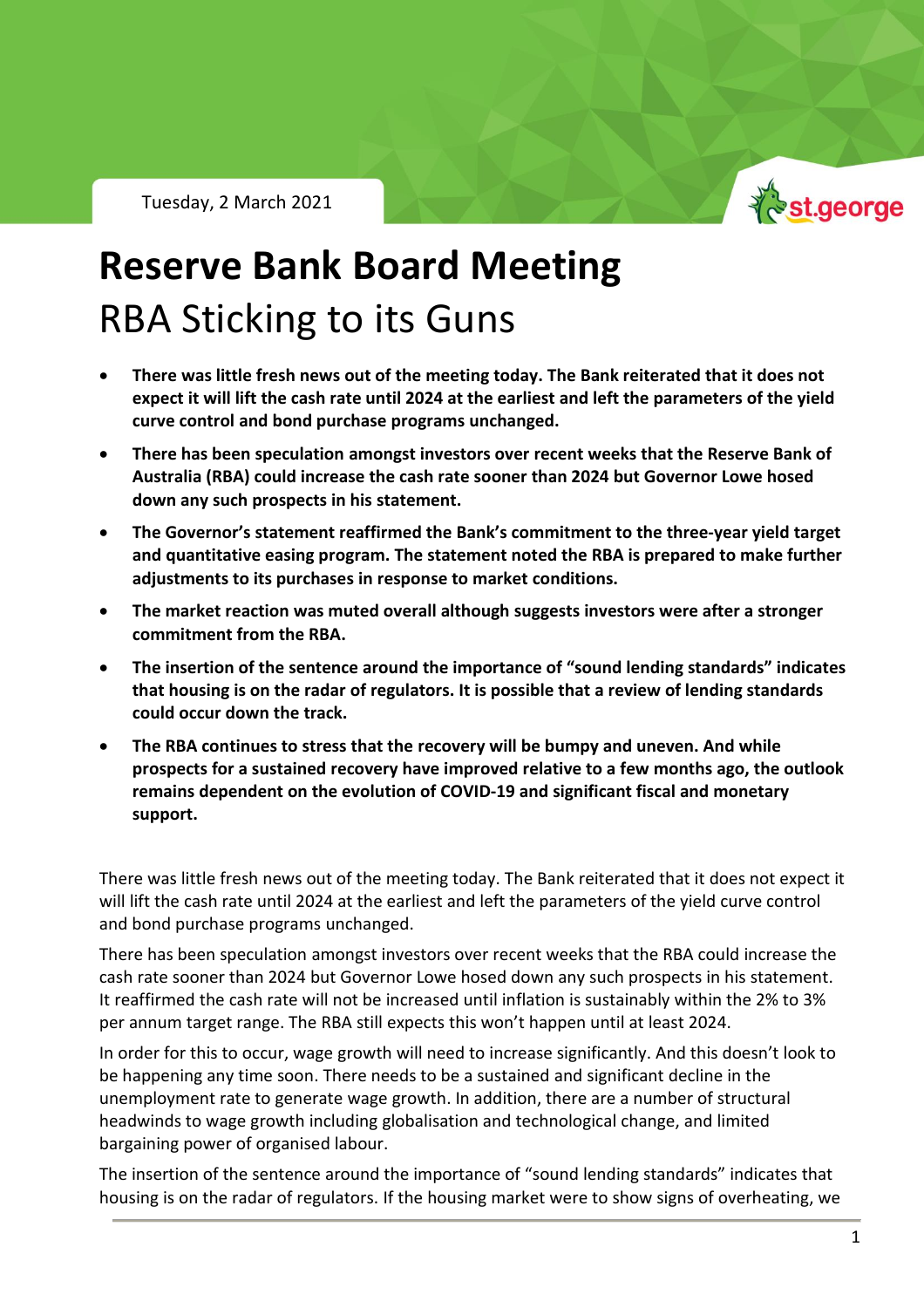expect this could be handled with macroprudential policy, not by hiking interest rates. It is possible that a review of lending standards could occur down the track.

Markets were looking to the RBA for their thoughts on yield curve control and quantitative easing given the recent volatility in the bond market. The Governor's statement reinforced the Bank's commitment to the three-year yield target. It also noted that recent unscheduled bond purchases, under the bond purchase program, were a bring-forward of weekly purchases (not additional stimulus) in order to smooth the functioning of the market. The statement noted the RBA is prepared to make further adjustments to its purchases in response to market conditions.

The Bank reaffirmed that price pressures are expected to remain subdued. The statement flags that inflation is expected to rise temporarily due to the reversal of some COVID-related price cuts.

The market reaction was muted overall although suggests investors were after a stronger commitment from the RBA. The yield on 10-year Australian government bonds spiked 7 basis points. The 3-year yield also popped 2 basis points higher, touching 0.14%, before retracing. The RBA's efforts to keep borrowing costs low in the face of the economic recovery, and market expectations for an increase in inflation, will no doubt remain in focus going forward.

The RBA continues to stress that the recovery will be bumpy and uneven. And while prospects for a sustained recovery have improved relative to a few months ago, the outlook remains dependent on the evolution of COVID-19 and significant fiscal and monetary support.

> **Matthew Bunny, Economist** Ph: 02-8254-0023